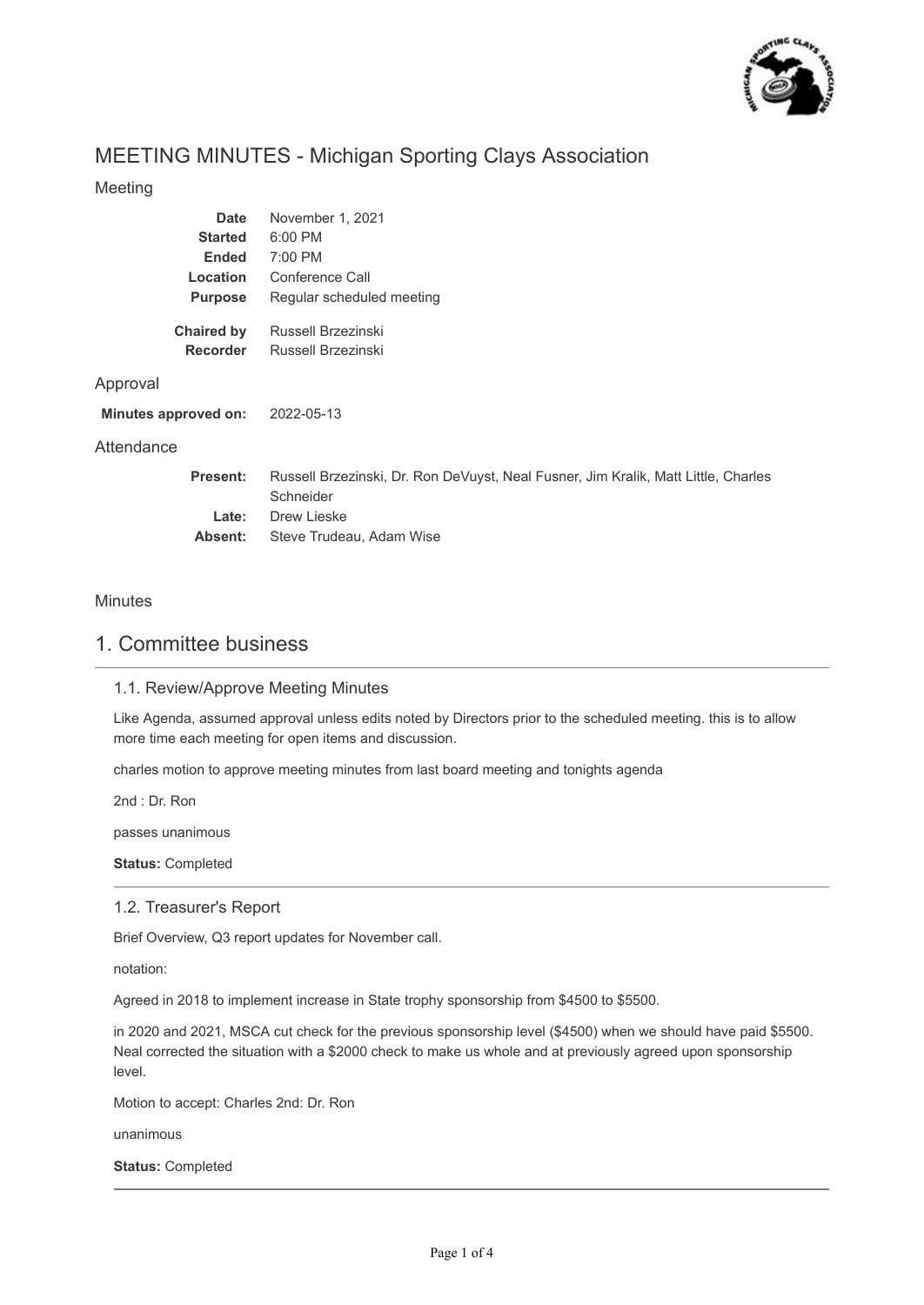

## 1.3. Secretary's Report

Motion to accept Secretary's report: Dr. Ron 2nd: Neal Fusner

Unanimous

**Status:** Completed

1.3.1. Member Outreach - Facebook

Jim Kralik report

Up 44 individuals since last report (October Mtg).

~500 people engaged in the "young guns" posting. well attended fundraiser.

Matt noted that Manchester raised ~\$10K

100 shooters

~~~~~~~~~~~~~~~~~~~~~~~~~~~~~~~~~~~~~~~~~~~~

Request for shoot date post and repost was well viewed by the individuals on FB

**Status:** Completed

1.3.2. Member Outreach - Miclays.com

Took down the old forum. trying new format.

State champion images up on homepage

Solicitation for nomination to board of directors is up on home page as well

**Status:** Completed

# 2. OLD BUSINESS

#### 2.1. Trophy Updates

trophies (GLC & State) need to be updated to include 2020 & 21. Status

GLC and State championship update:

State Trophy: Drew does not have response back on matching plate and font

GLC Trophy: Jim has GLC trophy. Will inquire with Ryan as to which trophy house he used last time.

**Status:** Completed

#### 2.2. 2022 Board Member Solicitation

Nomination for Board of Directors has been distributed via email to membership as well as posted on Facebook page and Miclays homepage.

nominations open for next two weeks.

Dr. Ron- follow up with Mary Jo Brucka

Nomination is posted (pinned) to FB site landing page.

Neal noted that Dale Folkerson may be interested.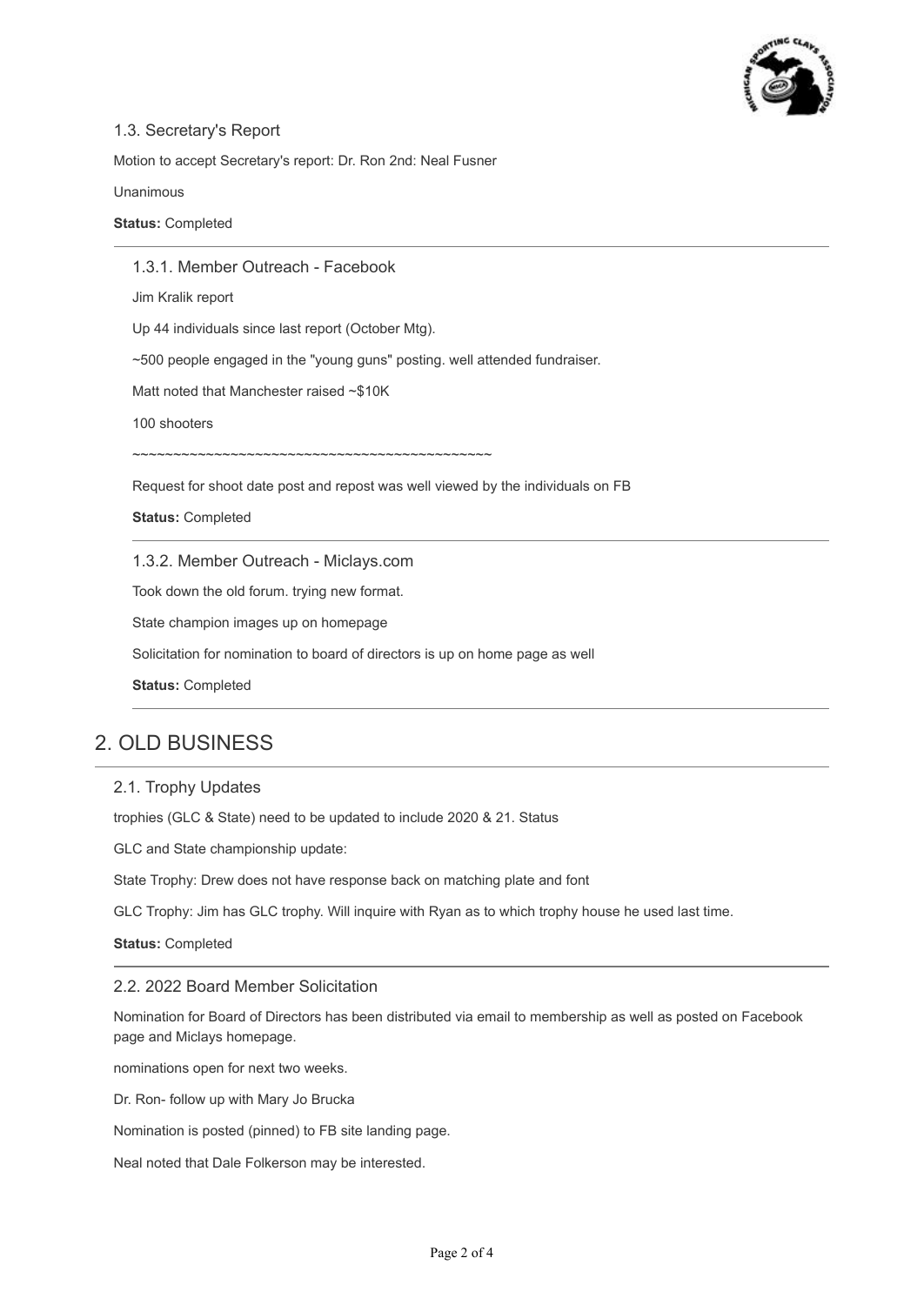

Motion to accept old business: Neal Fusner 2nd: Dr. Ron

passes unanimously

**Status:** Completed

# 3. NEW BUSINESS

## 3.1. MI SCTP Fundraising Banquet - Request for Support

Discussion around assisting SCTP with email solicitation to our membership on upcoming fundraising banquet.

it's in line with our core values and promotes our support and (future) membership.

SCTP request for us to promote their upcoming fundraising banquet with an email blast to MI NSCA membership and/or posting on our FB Site.

General discussion: it's the future of our sport and core to our values.

Neal: Motion to execute above. 2nd : Charles

passes unanimously

**Status:** Completed

**Documents** 

- SCTP banquet notice 1.29.22.pdf
- SCTP banquet order form 1.29.22.pdf

#### 3.2. MSCA Budget Surplus and Promotional Activities

Annual Budget/Operating Expenses - Relationship of Op. Exp and budget surplus activities we can explore to promote MSCA.

Membership/club promotions, prizes, activity funding that are centered around our core values.

Discussion around SCTP support and budgetary constraints.

concerns over current volatility for shooting sports and activity. Need to be careful in our communication. Discussion around end of year review of budget and capital reserves. then motion to approve funding based on budgetary cash flow for MSCA.

Do we ear mark funds for identified use/activity and under annual review

Motion: Charles S. - Based on 2 years of projected expenses, annual review on first meeting of the calendar year, review of surplus and board approval to quantify refund to support SCTP. In working with SCTP President, identify areas of potential sponsorship/support.

2nd: Neal

Passes unanimously

**Status:** Completed

#### 3.3. Review of Shoot Calendar 2022 submissions to date

Review shoot date requests received, outline of outstanding clubs and next steps.

shoot card(?)

Solicitation of sponsorship for shoot card